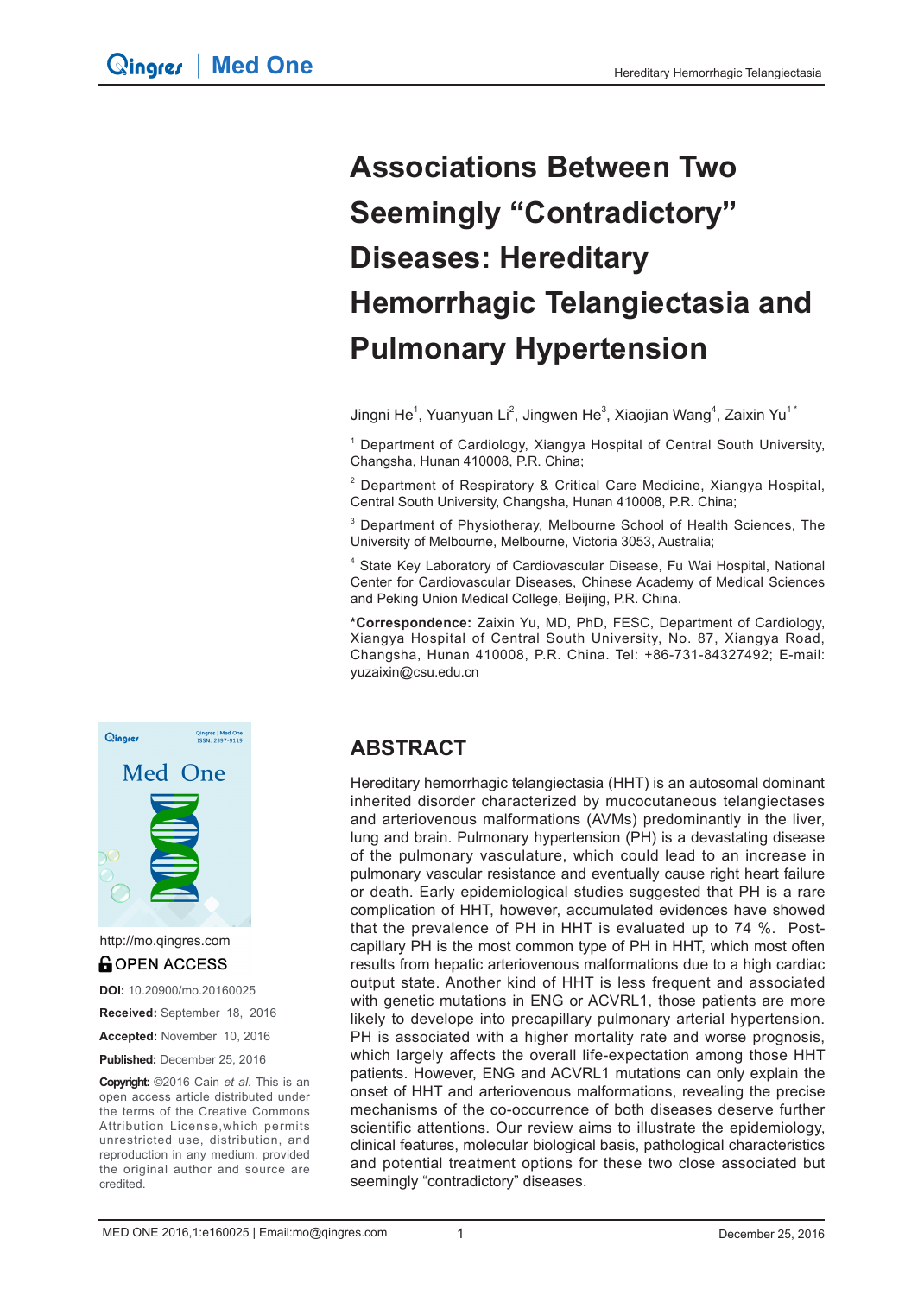**Keywords:** Hereditary hemorrhagic telangiectasia; Pulmonary hypertension; ENG; ACRVL1; Pulmonary arterial hypertension

# **1 INTRODUCTION**

Hereditary hemorrhagic telangiectasia (HHT) is an autosomal dominant inherited disorder characterized by mucocutaneous telangiectases and arteriovenous malformations (AVMs) predominantly in the liver, lung and brain  $[1, 2]$ . Generally, spontaneously and recurrently epistaxis is always the first and earilist symptom, which happens frequently from childhood  $[1]$ . The clinical diagnosis is based on the Curaçao criteria<sup>[3]</sup> (Table 1), established by the HHT Foundation International, are useful for clinical diagnosis.

|  |  | Table 1. The Curaçao criteria |  |
|--|--|-------------------------------|--|
|--|--|-------------------------------|--|

| The HHT diagnosis is     |                                                                                                              |  |
|--------------------------|--------------------------------------------------------------------------------------------------------------|--|
| Definite                 | If 3 criteria are present                                                                                    |  |
| Possible or<br>suspected | If 2 criteria are present                                                                                    |  |
| Unlikely                 | If fewer than 2 criteria are<br>present                                                                      |  |
| Criteria                 |                                                                                                              |  |
| Epistaxis                | Spontaneous, recurrent nose<br>bleeds                                                                        |  |
| Telangiectases           | Multiple, at characteristic<br>site: Lips, oral cavity, fingers,<br>nose, etc                                |  |
| Visceral lesions         | Such as: Gastrointestinal<br>telangiectasia, Pulmoanry<br>AVMs, Hepatic AVMs, Cerebral<br>AVMs, Spinal AVMs. |  |
| <b>Family history</b>    | A first degree relative with HHT<br>according to these criteria.                                             |  |

Pulmonary hypertension (PH) is a devastating disease of the pulmonary vasculature in which vasoconstriction and vascular remodeling both lead to a progressive increase in pulmonary vascular resistance (PVR). The right ventricular (RV) adaptation to chronic pressure overload would cause shortness of breath, dizziness, fainting, leg swelling and other symptoms, then eventually result in right heart failure  $[4, 5]$ . PH is a haemodynamic condition assessed by right heart catheterisation (RHC) with mean pulmonary arterial pressure  $(mPAP) \ge 25$  mmHg<sup>[4, 5]</sup>. According to the most recent classification, PH can be one of six different groups (Table 2)<sup>[4, 5]</sup>. There are two main groups of PH can be divided according to the origin, the pre- and post capillary  $PH<sup>[4, 5]</sup>$ . Echocardiography is considered to be the foundation of the initial diagnosis of PH patients<sup>[4, 6]</sup>.

#### **Table 2. Classification of Pulmonary Hypertension (PH)**

| 1. PAH     |                                                                                                                                                                                                                                                                                                                                                                                                                                                                            |
|------------|----------------------------------------------------------------------------------------------------------------------------------------------------------------------------------------------------------------------------------------------------------------------------------------------------------------------------------------------------------------------------------------------------------------------------------------------------------------------------|
|            | 1.1 Idiopathic PAH<br>1.2 Heritable PAH<br>1.2.1 BMPR2<br>1.2.2 ALK-1, ENG, SMAD9, CAV-1, KCNK3<br>1.2.3 Unknown<br>1.3 Drugs or toxins induced<br>1.4 Associated with:<br>1.4.1 Connective tissue diseases<br>1.4.2 HIV infection<br>1.4.3 Portal hypertension<br>1.4.4 Congenital heart disease<br>1.4.5 Schistosomiasis<br>1' Pulmonary veno-occlusive disease and/or<br>pulmonary capillary hemangiomatosis<br>1". Persistent pulmonary hypertension of the<br>newborn |
|            | 2. Pulmonary hypertension due to left heart disease<br>2.1 Left ventricular systolic dysfunction<br>2.2 Left ventricular diastolic dysfunction<br>2.3 Valvular heart disease<br>2.4 Congenital/acquired left heart inflow/outflow<br>obstruction and congenital cardiomyopathies                                                                                                                                                                                           |
| or hypoxia | 3. Pulmonary hypertension due to lung disease and/<br>3.1 Chronic obstructive pulmonary disease<br>3.2 Interstitial lung disease<br>3.3 Other pulmonary disease with mixed<br>restrictive and obstructive pattern<br>3.4 Sleep-disordered breathing<br>3.5 Alveolar hypoventilation disorders<br>3.6 Chronic exposure to high altitude                                                                                                                                     |

3.7 Developmental lung disease

4. Chronic thromboembolic pulmonary hypertension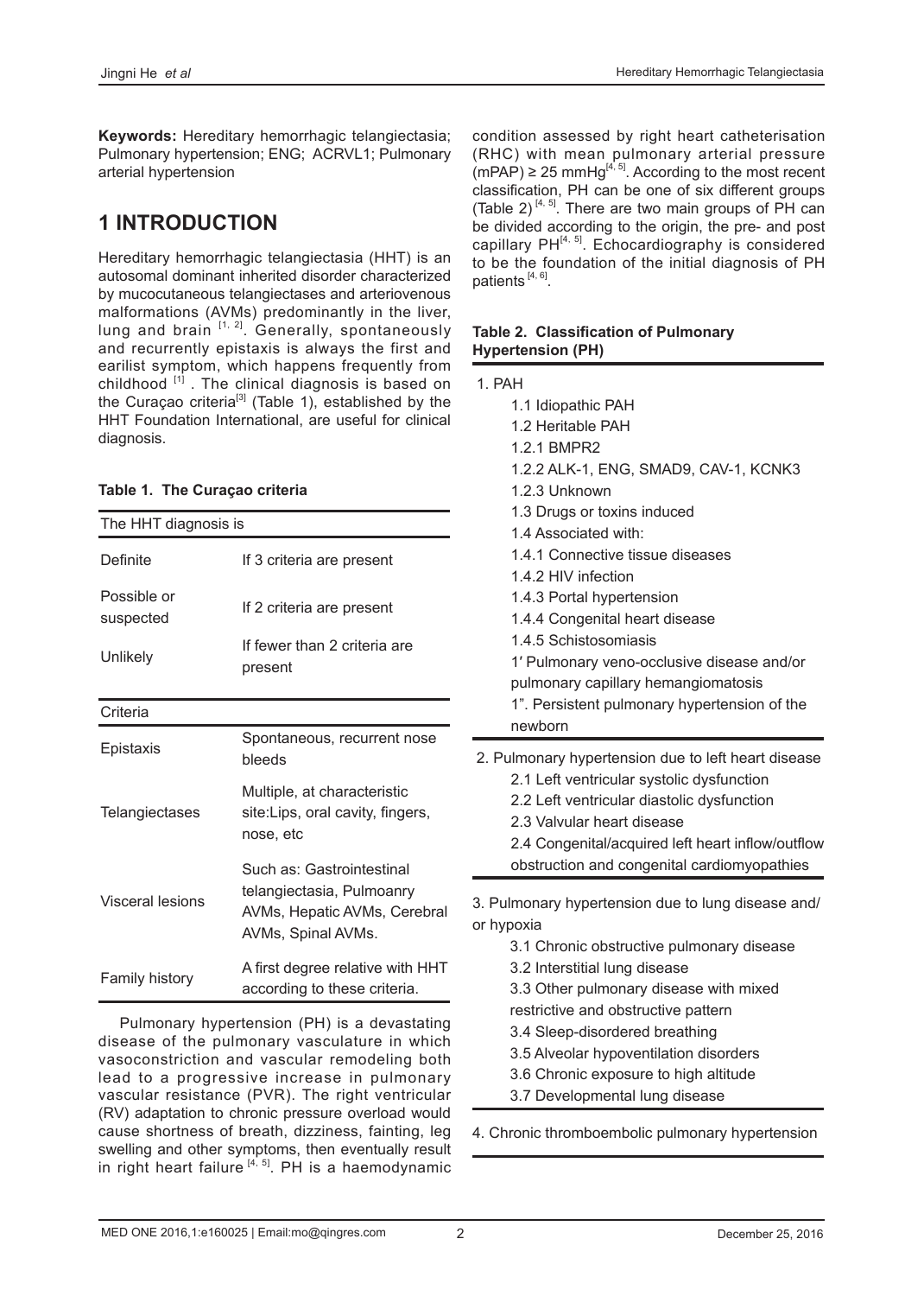5. Pulmonary hypertension with unclear multifactorial mechanisms

 5.1 Hematologic disorders: chronic hemolytic anemia, myeloproliferative disease, splenectomy 5.2 Systemic disorders: sarcoid, pulmonary histiocytosis, lymphangioleiomyomatosis 5.3 Metabolic disorders: glycogen storage disease, Gaucher disease, thyroid disorders 5.4 Others: tumoural obstruction, fibrosing mediastinitis, chronic renal failure, segmental PH

PAH, pulmonary arterial hypertension; PH,pulmonary hypertension; ALK-1, activin receptorlike kinase 1; BMPR2, bone morphogeneticotein receptor 2; CAV-1, caveolin-1; ENG, endoglin; KCNK3, potassiumhannel subfamily K member 3; SMAD9, mothers against decapentaplegic 9.Our review aims to clarify the epidemiological, pathophysiological, molecular genetics and therapeutic connections between these two seemingly "controversial" diseases.

# **2 MATERIALS AND METHODS**

#### **2.1 Epidemiology of PH in HHT**

While scarce data was available in early epidemiological studies on the prevalence of PH in patients with HHT, most authors agree that it is a rare complication, found in less than 1% of patients with HHT $<sup>[7]</sup>$ . However, with the intensive study of</sup> pathophysiologic mechanisms behind these two diseases and advanced diagnosis methods, the prevalence of PH in the HHT patients is evaluated up to 74% [8-11].

Olivieri *et al.* <sup>[8]</sup> first looked on sixty-eight patients diagnosed with HHTand identified nine of them complicated with pulmonary hypertension by echocardiography, which is accounted for 13.2% (9/68) of all patients. Among those nine patients diagnosed with both diseases, five of them were found with hepatic arteriovenous malformation (HAVMs) [8]. Subsequently, Sopeña and his colleague <sup>[9]</sup> found a high prevalence of possible or probable PH by echocardiography. PH was found in 29 hospitalized patients with HHT, which is accounted for 31% (13/29)<sup>[9]</sup>. The PH was diagnosed by echocardiography with a mean right ventricular systolic pressure (RVSP) of over 56mmHg. Only three patients were further examined by right cardiac catheterization (RHC) and verified the PH diagnosis <sup>[9]</sup>. The study also found that ten out of those thirteen

PH patients were diagnosed with arteriovenous malformation (83%),and HAVM was the most common one which is documented in 67% of these patients. By contrast, among these 29 patients who were not combined with PH, only 13% of them were diagnosed with arteriovenous malformation. Thus, we could see that HHT complicated with PH is certainly more frequent than previously thought. Moreover, this study indicated that PH is leading to a poorer prognosis among HHT patients. During the follow-up, 19 patients passed away at an age of  $73 \pm$ 8.1, among those patients, ten patients died before 75 years old, and seven out of ten of them were previously diagnosed with PH. Eight HHT patients who were not complicated with PH all had a longer life expectation  $[9]$ . This finding indicates that PH is not only one of common complications of HHT, but also largely affects the final prognosis and life expectation of a HHT patient. But echocardiography is not the gold standard in the diagnosis of pulmonary hypertension, more often, it could only provide an evidence of the possibility of PH.

Another study by Lyle *et al.*<sup>[10]</sup> illustrated that 74% of HHT patients who underwent RHC and echocardiography were diagnosed PH. The mean pulmonary arterial pressure (MPAP) of these 28 patients is fluctuating at  $41 \pm 11$  mmHg, pulmonary arterial wedge pressure (PAWP) is at  $17 \pm 11$ mmHg [10]. Of those 28 patients, twelve of them were diagnosed with pulmonary arterial hypertension by RHC<sup>[10]</sup>. Two of them were diagnosed with pulmonary hypertension secondary to high cardiac output or atrial septal with a normal PAWP and PVR  $[10]$ . Fourteen patients (50%) had elevated PAWP ( $\geq$ 15 mm Hg), nine with evidence of high flow. During the follow-up, thirteen patients died, twelve out of thirteen patients were previously diagnosed with PH. The life expectation of HHT is dramatically dropped when is complicated with PH. The average lifespan is about 48 years, but among the patients with PH, their lifespans shorten  $7$  years  $[10]$ . This study also indicated that HHT patients were more likely to have a worse life expectation in HHT patients who associated with PH despite the causes. A newest study by Buonamico *et al.* [11] showed that among 153 HHT patients who were screened for HAVMs by abdominal multislice CT (MSCT), biological tests, and echo-color-Doppler<sup>[11]</sup>, CT finding was positive in 84% patients while Doppler color spots were also found in 86% patients [11]. As we have mentioned above, the prevalence rate of HHT patients complicated with PH is fluctuated from 1% to 74%. Thus, we conclude that not all HHT patients who have evidences of HAVMs would develop into PH, also, not all HHT patients who have been diagnosed with PH would find the evidences of HAVMS. Among those HHT patients who were complicated with PH, but without any evidences of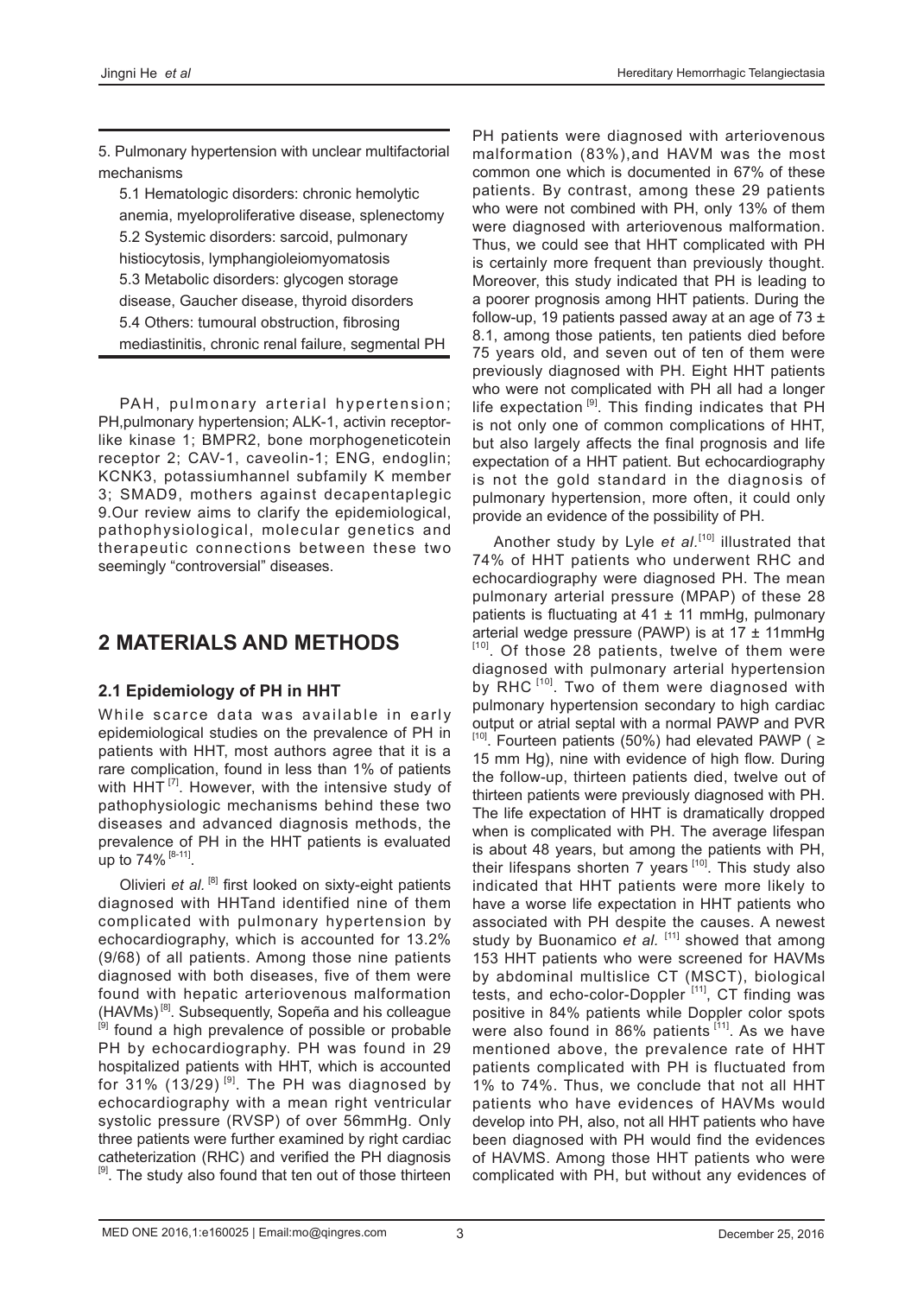HAVM, the pathogenesis of the occurrence of PH remains unclear. Studies have showed that this kind of pulmonary hypertension is always along with ENG or ACVRL1 gene mutations and the pathological changes are quite similar to idiopathic pulmonary arterial hypertension<sup>[12, 13]</sup>.

#### **2.2 Pathophysiology of PH in HHT**

Telangiectasias and arteriovenous malformations are two main pathological changes of HHT, which are thought to be caused by changes in angiogenesis. While the disease progressively aggravating, postcapillary venule and its bifurcates intertwine and form abnormal vascular structures, postcapillary venules are lack of elastic fiber layer and meanwhile the vascular smooth muscle cell proliferation, postcapillary venules and precapillary arterioles link together and form arteriovenous shunts [14, 15]. From the pathophysiological perspective, HHT and PH are completely different and even controversial diseases. However, as aforementioned, pulmonary hypertension is more and more regarded as a vital complication of HHT, which indicate that HHT and PH share certain mechanisms during the diseases progress.

Several mechanisms underlie HHT induced PH. Most frequently post-capillary PH may result form a heart failure associated with high cardiac output (CO) due to HAVMs [16]. When the hepatic AVMs occur, the shunting of blood directly from hepatic artery to hepatic vein can result in a elevation in hepatic blood flow and an enlargement of circulatory volume <a>[17, 18]</a>. Systemic vasodilation could cause a drop in peripheral vascular resistance, then lead to a decrease in PCWP and blood pressure, at this period of time, the patients usually have symptoms of collapsing pulse. Then, in order to compensate to low blood pressure, the body automatically adjusts to a higher cardiac output and heart rate. At this period of time, the patients are suffered a decreased pulse pressure and sinus tachycardia<sup>[19]</sup>. The increase of cardiac output can enlarge the pulmonary blood flow and the pulmonary arterial pressure, which finally lead to pulmonary arterial hypertension  $[15]$ . We can see from the RHC characteristics of high-output PH with a gently elevation in mPAP, a normal PVR, increased PAWP and most significantly, a rise in CO [6].

Another kind of pulmonary hypertension associated with HHT is recognized as precapillary PH, which is relatively rare [13]. Patients with a diagnosis of this type of PH should systematically screen for underlying mutations of BMPR2 gene (bone morphogenetic protein receptor type 2), ACVRL1 (activine receptor-like kinase type 1), ENG (endogline) or Smad8 genes. The precapillary PH is similar to idiopathic PAH, which is characterized by remodeling of small pulmonary arteries and increasing of pulmonary vascular resistance [20]. In this kind of PAH, on the other hand, the RHC characteristics are differ from the high-output PH that the mPAP, PVR are usually higher due to pulmonary arteries remodeling, most importantly, with a normal or decreased CO and PAWP<sup>[20]</sup>.

Since the treatments strategies towards postcapillary high output PH or pre-capillary PH were different, high-flow state with PH is usually treated with salt restriction and diuretics while precapillary PH might have to be treated by vasculartargeted therapy<sup>[6]</sup>. It is highly recommended that all HHT patients should finish echocardiography. We should always remember that echocardiography is not the gold standard in the diagnosis of pulmonary hypertension, more often, it could only provide a evidence of the possibility of PH. For the reason that treatments toward these two types of PH are totally different, it is essential to adopt RHC to clarify the hemodynamics among those HHT patients who have already had a high echocardiographic suspicious of PH.

#### **2.3 Genetics and Molecular Biology of PH in HHT**

#### **2.3.1 Genetics and pathogenesis in HHT**

HHT is one of the most common kinds of autosomal dominant vascular dysplasia diseases that affect 1 in 10,000 individuals  $19-22$ . There are five genes are currently recognized as the disease-causing mutations. Of these, three have been linked to particular genes, while the two remaining have currently only been associated with a particular locus <sup>[21]</sup>. The majority of HHT patients are type HHT1 or HHT2, which were found with mutations in ENG encoding endoglin  $^{[22]}$  or ACVRL1 encoding activin receptor-like kinase  $(ALK1)$ , respectively  $[23]$ . A third genetic type is recognized as the SMAD4 gene, whose mutations also cause the gastrointestinal epithelial precancerous state of juvenile polyposis <sup>[24]</sup>. Another two unidentified genetic mutationsare associated with pure HHT, HHT3 between 141.9 and 146.4 Mb on chromosome 5q  $^{[25]}$ , and HHT4 on chromosome 7p between D7S2252 and D7S510<sup>[26]</sup>.

Human Endoglin (CD105) is a glycoprotein with a molecular weight of 180kDa, which is found on endothelial cells of capillaries, veins, and arteries [22, 27]. Murine endoglin is highly expressed on all endothelial cells and part of mesenchymal stromal cells [28]. Endoglin is constituted of 653 amino acid residues and regarded as relatively endothelial specific co-receptor complexes among the TGF-ß superfamily<sup>[28]</sup>. Considering the multiple functions of endoglin during the course of  $HHT$ <sup> $[29]$ </sup>, endoglin has a direct interaction with endothelial-specific type I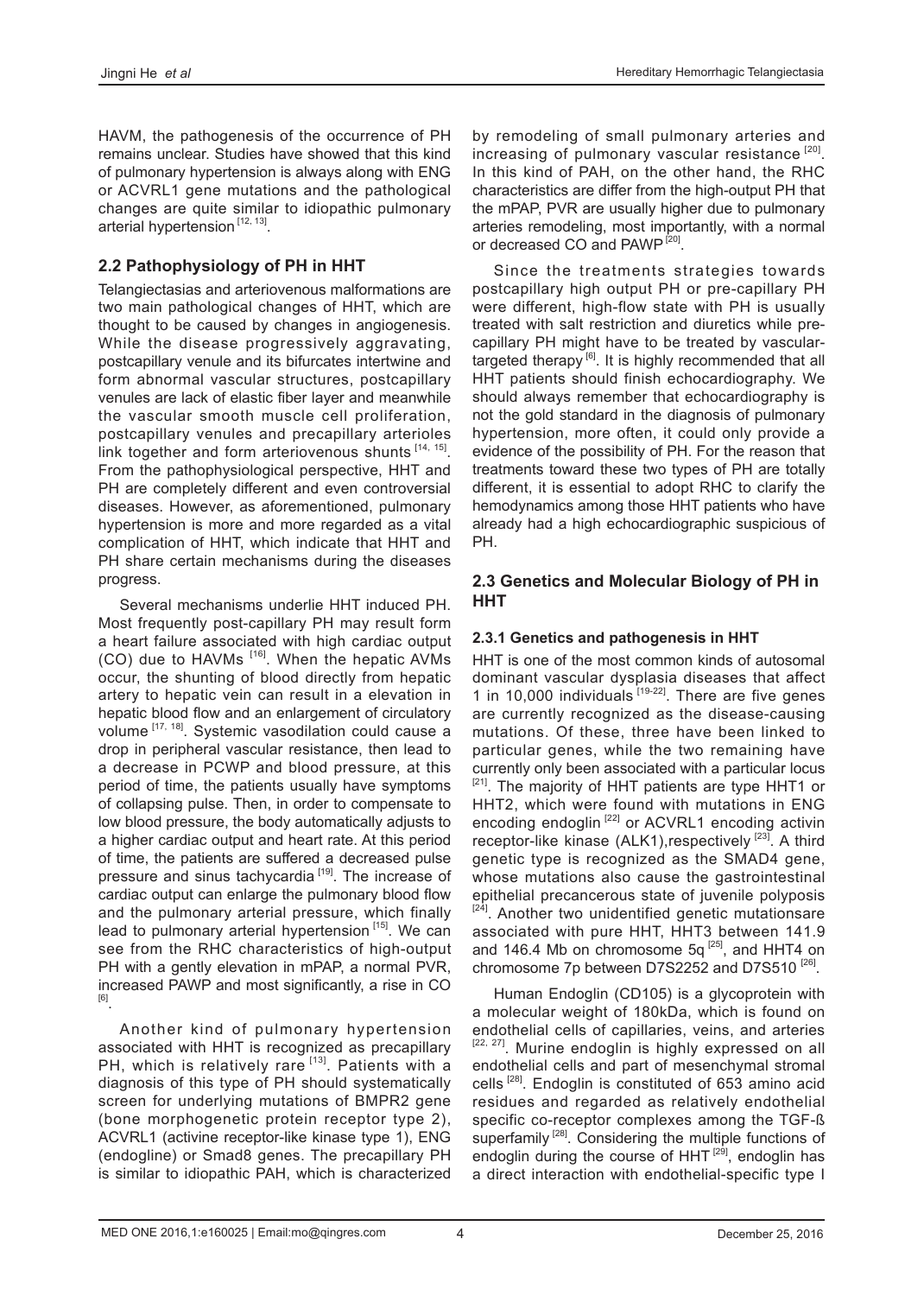receptor,  $ALK-1^{[30]}$ , which is further structurally and mechanistically associated with BMP branch of type I receptors[31], type II receptors,BMPR2,and TβRII. Endoglin mainly activates the TGFβ-ALK1 signaling pathway and suppresses TGFβ-ALK5 signaling pathway  $^{[32]}$  (Fig. 1).



ACVRL1 (activin receptor-like kinase 1, or ALK1) gene encodes type I cell-surface receptor on the TGF β signaling pathway, which is consist of a glycine- and serine-rich region (GS domain), serine-threonine kinase sub-domains, and a short C-terminal tail<sup>[36]</sup>. Mutations in ACVRL1 are responsible for HHT2, a disease manifesting as fragile vessels, capillary overgrowth, and numerous AVMs  $[37]$ . In HHT patients, the majority of vessels are normal, however the ACVRL1 mutations could lead to abnormal angiogenetic responses and formation of anormalous arteriovenous connections, ranging from mucomembranous telangiectases to large arteriovenous malformations that can occur in every organ such as lungs, liver and brain [12, 38]. ENG or ACVRL1 mutations were found in more than 80% of all HHT patients. One to two percent of cases 127 have mutations in SMAD4<sup>[39]</sup>. This gene encodes smad proteins which is a member of signal transduction proteins in Smad family. The proteins are phosphorylated by transmembrane kinases and activated in response to TGF-β signaling pathway. Mutations or deletions in SMAD4 gene have been found in juvenile polyposis syndrome, pancreatic cancer, and  $HHT^{[40]}$ .

Large scale studies have not been presented, but it is widely accepted that most HHT arises from ENG or ACVRL1 haploinsufficiency, leading to the fact that the remaining wild type allele cannot contribute sufficient and effective protein to main a normal function.

#### **2.3.2 Genetics and pathogenesis in PH**

Pulmonary hypertension is a deadly disease in

which vasoconstriction and vascular remodeling both lead to a progressive increase in pulmonary vascular resistance. It has been well studied that BMPR2 mutations are related to primary pulmonary arterial hypertension<sup>[6]</sup>. BMPR2 gene encodes transmembrane serine/threonine kinases in the bone morphogenetic protein (BMP) receptor family [41] and BMPs are members of the TGF-β signaling superfamily. It is widely accepted that BMPR2 could inhibit vascular smooth muscle tissue proliferation and prolong the viability of pulmonary arterial endothelial cells, while at the same time prevent arterial remodeling and alleviate inflammation [41]. The BMPR2 mutations result in a increase in pulmonary vascular resistance and pulmonary vascular hypertrophy , which eventually could lead to pulmonary hypertension and progressively right ventricular remodeling [42]. BMPR2 mutations were found in more than 70% of familial cases, but were not found in any HHT associated  $PH<sup>[43]</sup>$ . Besides BMPR2 disease-causing mutations, subsequently, in some PH patients, ALK1、Endoglin and SMAD8 gene mutations on TGF-β pathway have also been found.

Studies have showed that PH patients with early onset and severe symptoms were usually found carrying a BMPR2 mutation. Those patients were less likely to respond to acute vasodilator testing [44- $47$ ]. But studies on the association between the PH phenotypes and the ACVRL1 mutations were quite rare. In Girerd *et al.* study [38, 39], 379 idiopathic or heritable PH patients were provided with BMPR2 and ACVRL1 genetic counseling and screening. The results showed that 277 patients were noncarriers, 93 found with BMPR2 mutations and 9 found with ACVRL1 mutations<sup>[38]</sup>. Those with ACVRL1 mutations are more likely to diagnosis PH at a younger age when compared to BMPR2 mutation carriers or noncarriers. The results showed that the majority of PH patients carrying ACVRL1 mutations were found to be children or teenagers<sup>[38]</sup>. It is also found that PH patients with ACVRL1 mutations were tend to suffer a poorer prognosis when compared to those BMPR2 mutation carriers, even though those ACVRL1 mutation carriers usually had a better initial hemodynamic status. It seems like ACVRL1 mutations could aggravate disease progress to a certain degree even with proper PH-target therapy. The study further provided evidences that PH could be the first onset symptoms of ACVRL1 mutation carriers<sup>[38]</sup>. Unfortunately, this study didn't have any data on PH carrying ENG mutations.

As we have mentioned above, the majority of HHT occur due to the Endoglin or ACVRL1  $[23]$ . Interestingly, both Endoglin and ACVRL1 genes encode cell surface protein receptors on the TGF-β/ BMP signaling pathways. We conclude that the molecular pathogenesis of both diseases is related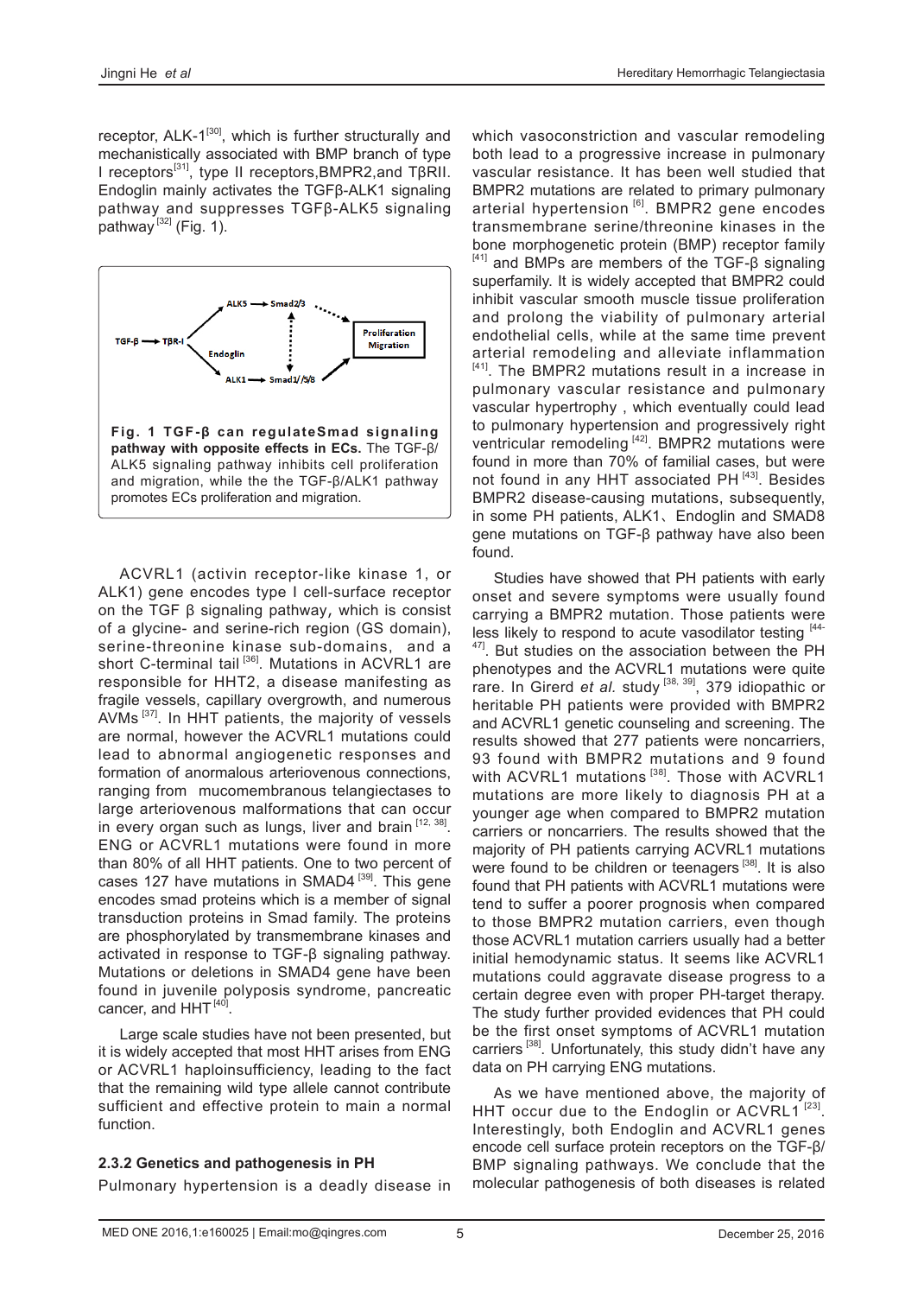to gene mutations on the TGF-β signaling pathway.

#### **2.3.3 Genetics and phenotypes connections of PH in HHT**

HHT is an autosomal dominant disease with a late onset and 97% complete penetrance by the age of sixty years  $^{[48, 49]}$ . In 2001, ACVRL1 mutations were found in the developemtn of PH for the first time. After, it was further confirmed by finding ACVRL1 mutations in other PH patients along with clinical symptoms of HHT  $[6, 12, 13]$ . Also, PH associated with HHT is due to a dysfunction of ALK-1 protein<sup>[50]</sup>. Thus, it is highly suggested that there is a link between the two totally different diseases of PH and HHT concerning ACVRL1 mutations. Less frequently, PH with endoglin mutation patients have also been reported, which drive the attention to the association between PH and HHT<sup>[38]</sup>.

However, BMPR2 mutations were detected in approximately 70% of hereditable PH and 15 - 25% idiopathic PH patients, but were not found in any HHT associated PH<sup>[38]</sup>. Rigelsky *et al.* [51] reported a 36 years old woman initially diagnosed with PH at the age of 24. And at her 35, this patient is discovered with multiple pulmonary arteriovenous malformations and history of epistaxis<sup>[51]</sup>. Interestingly, mutations detecting of three HHT disease-causing genes, ACVRL1, ENG, and SMAD4, were all normal. However,a nonsense mutation were then identified in BMPR2 gene [51]. Unfortunally, the patient didn't have any family histories of HHT, also there were some disagreements on the clinic diagnosis of nasal telangiectases and repeated epistaxis. According to the Curaçao diagnostic criteria<sup>[3]</sup> of HHT, this patient only could be diagnosed as suspected HHT. Still, there is a possibility that this patient may become the first known report of a HHT patient caused by a BMPR2 mutation. This case highlighted the importance of BMPR2 gene detection in patients associated with both HHT and PH.

The heterogeneity of HHT represents many differences in age onset and the severity of clinical symptoms<sup>[52]</sup>, which has been partially explained by the identification of ACVRL1 and ENG genes mutations. Studies have showed that ACVRL1 mutations could result in both capillary vascular dilation and pulmonary arteries hypertrophy simultaneously<sup>[20]</sup>. Accumulated evidences indicate that symptoms and features are similar in both types of HHT patients, but the occurrence of specific arteriovenous malformations varies greatly with the different genotype. It is evident that more HHT1 patients were found with cerebral AVMsthan those HHT2 patients. For instance, studies have showed that intrapulmonary shunting was found in 85% of typer 1 HHT patients, 35% of type 2 HHT patients [53], and compared to 7% of normal controls. Juvenile

polyposis (JP) only found in patients with SMAD4 mutations. Type 2 HHT patients have a higher prevalence rate of HAVMs<sup>[54-56]</sup>, and more HAVMsrelated post capillary pulmonary hypertension as well [57, 58]. Pulmonary arterial hypertension is also more common in HHT2 patients [8, 59, 60]. Due to the early development of PH and the late-onset of HHT manifestations, some patients with ACVRL1 mutations may develope a severe PH without any clinical evidences of HHT<sup>[38]</sup>.

Although increasing number of evidences have showed the probable and potential association in the TGF-β signaling pathway underlying the pathophysiology of both PH and HHT, but the precise mechanism is not fully understand.

#### **2.4 Treatment of PH in HHT**

PH-target therapy may increase the bleeding complication of HHT, and the vasoconstrictive treatment for the telangiectasia may also exacerbate the pulmonary arterial stenosis. We could see that there is a certain contradiction for the treatment of PH and HHT. Although, there are many current studies have associated PH with HHT, no systematic evidence has showed any exact anti-PH therapeutic protocols for the overall HHT population.

The first-line treatment for high-output PH consists of an adequate control of bleeding episodes and maintain a normal hemoglobin level, salt restriction, diuretics, digoxin and other symptomatic supportive treatment if necessary  $[61]$ . When those patients are found resistant to classical medication therapy, liver transplantation could be the final option, especially for those hepatic arteriovenous malformations induced  $PH^{[62]}$ . But the morbidity is still high  $[63, 64]$ , therefore, it's not recommended because of the disadvantages of the surgical morbidity, mortality, and an immunosuppressive treatment for life.

Is liver transplant the only treatment available for restoring normal cardiac output and reverse highoutput PH in patients with HHT? The answer is no. A recent study has showed that Bevacizumab as an anti–vascular endothelial growth factor may be a beneficial treatment for HHT patients with severe HAVMs related high cardiac output<sup>[19]</sup>. Twentyfive HHT-related high cardiac output patients were treated with bevacizumab for up to 6-month followup period. Median cardiac index was significantly dropped from 5.05 L/min/m2 to 4.2 L/min/m2 after three months of bevacizumab treatment [19]. After another 3 months, the median cardiac index was also obviously lower than the initial stage of the treatment. While the mean duration of epistaxis was greatly decreasedat 3 months and 6 months respectively, the quality of life had a considerable improvement [19]. It is showed that bevacizumab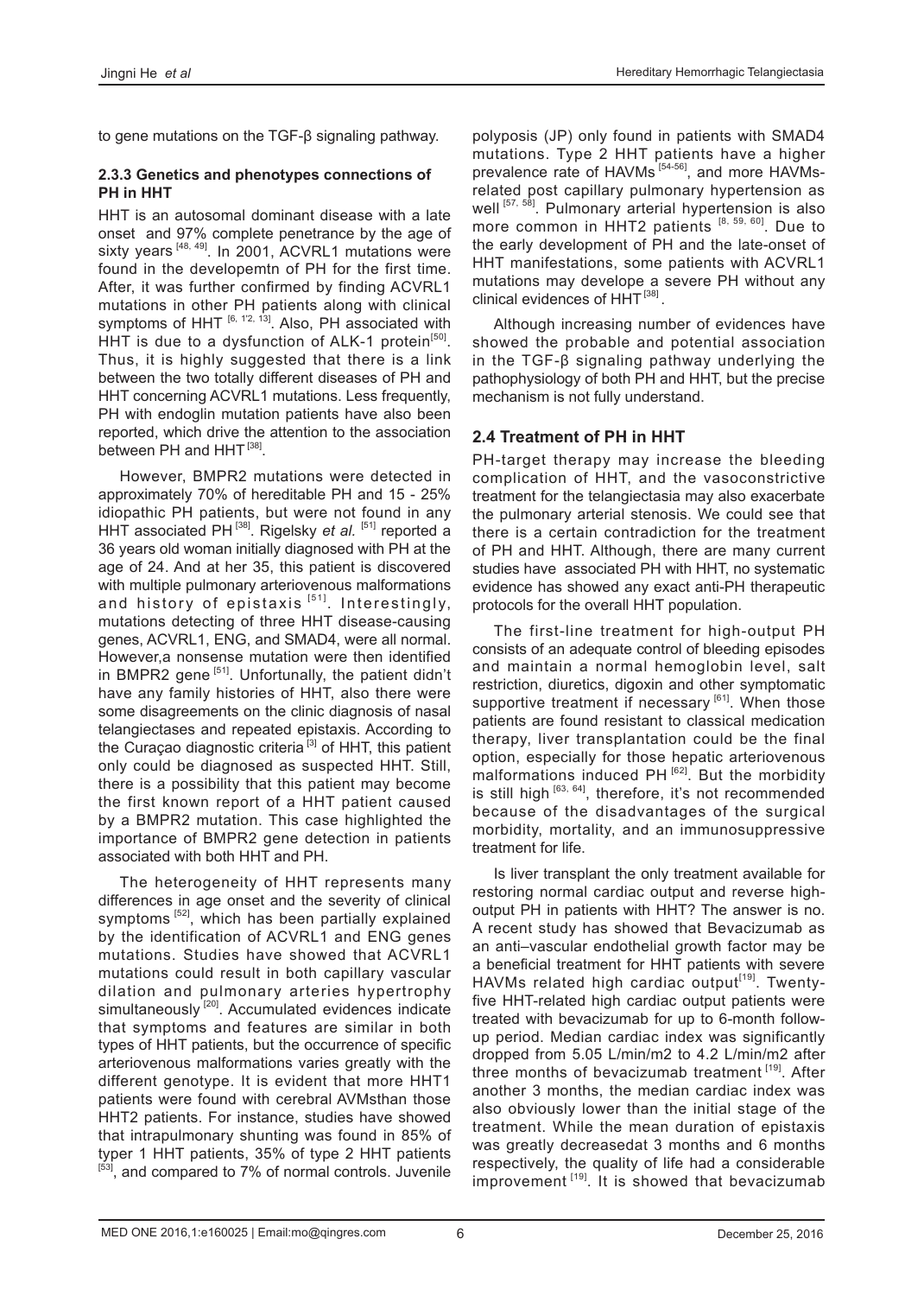treatment contributes to preventing a high cardiac output, which indicated that this may be an efficient medication for HHT associated with high-output PH.

With respect to the treatment of the pulmonary, there are three PH-target medications have been widely used in clinic: endothelin receptor antagonists (ERA), phosphodiesterase inhibitors (PD5I) and prostacyclins <sup>[6]</sup>. From 2006 to 2016, there were only three cases have described effective treatment of PH in HHT patients with PH-target medications and gave us a suggestion on choosing for a better medication [65-67]. Among these three patients, two were treated with well-known ERA bosentan [65, 66]. and one was treated with PD5I sildenafil<sup>[67]</sup>. After the treatment, the dyspnea symptom and exercise capacity were ameliorated, laboratory examination was found a decrease in mPAP<sup>[65-67]</sup>. Those cases indicated that the PH-target therapy could also effectively improve the overall symptoms of PH in HHT patients. However, there was no report concerning other PH-target medication besides ERA and PD5I in patients with both diseases.

It is less recommended by using oral anticoagulation medication in HHT patients due to the increase danger of bleeding complication  $[21, 2]$ <sup>68]</sup>. However, in recent literature, anticoagulation therapy could be considered in some cases  $[68]$ . Lung transplantation is considered as remaining treatment for those patients who suffer from severe PH<sup>[45]</sup>. However, till now, there was no one did lung transplantation on a ACVRL1 mutation carrier partly due to the shortage of donor lungs, but more importantly because the evidence of arteriovenous malformations and associated high risk in those HHT patients [38].

It's a priority to treat patients with PH according to the guidelines for PH and meanwhile to give consideration to supporting-therapy such as diuretics, oxygen, and digoxin $^{[6]}$ .

# **3 CONCLUSIONS**

In summary, hereditary hemorrhagic telangiectasia (HHT) is an autosomal dominant inherited disorder characterized by mucocutaneous telangiectases and AVMs<sup>[1]</sup>. Pulmonary hypertension is increasingly recognized as a severe complication of HHT. There are close correlations and also unexplainable contradictions among these two diseases. With the advances in scientific and medical understanding of the pathophysiologic mechanism behind these two diseases, PH has a higher prevalence in HHT patients than previously thought. But data on the exact prevalence of PH in the overall HHT population was inadequate, partly because most studies only included a small sample size of patients, most importantly, due to the lack of RHC evidences to further prove the occurrence of PH. The majority of HHT-related PH was postcapillary, which was caused by HAVMs and anemia associated high cardiac output. Less frequently, ACRVL-1 or ENG mutations result in pre-capillary PH, which was clinically and histological similar to idiopathic pulmonary artery hypertension. According to previous studies, overall life expectations of HHT patents that develop an evidence of PH were much lower than those HHT patents alone. Therefore we first recommend a systematic screening to reveal the true prevalence of both forms of PH in a HHT population and then we reinforce the importance of RHC to clarify hemodynamic.

Accumulated evidences have showed that there is a probable and potential involvement of the TGF-β signaling pathway in the pathophysiology of both PH and HHT, but the precise mechanism is not fully understood. But neither of BMPR2, Endoglin or ACRVL-1 gene mutations is able to explain the co-occurrences of HHT and PH. Thus, we suggest a possibility that there are some modifier genes or small molecules on the TGF-β signaling pathway are involved in causing and modulating the mechanism of both diseases, or there may exist another undetected disease-causing mutation could explain the co-occurrence of both diseases. However, revealing the precise mechanisms and finding suitable therapeutic options behind these two diseases, deserve further scientific attentions.

# **FUNDING SUPPORT**

This work was supported by the National Natural Science Foundation of China (program number: 81570050) and Innovation Project Foundation of Central South University (2016zzts530).

# **REFERENCES**

- 1. Dheyauldeen S, Abdelnoor M, Bachmann-Harildstad G. The natural history of epistaxis in patients with hereditary hemorrhagic telangiectasia in the Norwegian population: a cross-sectional study. Am J Rhinol Allergy. 2011; 25(4): 214-218.
- 2. Mcdonald J, Wooderchak-Donahue W, VanSant WC, Whitehead K, Stevenson DA, Bayrak-Toydemir P. Hereditary hemorrhagic telangiectasia: genetics and molecular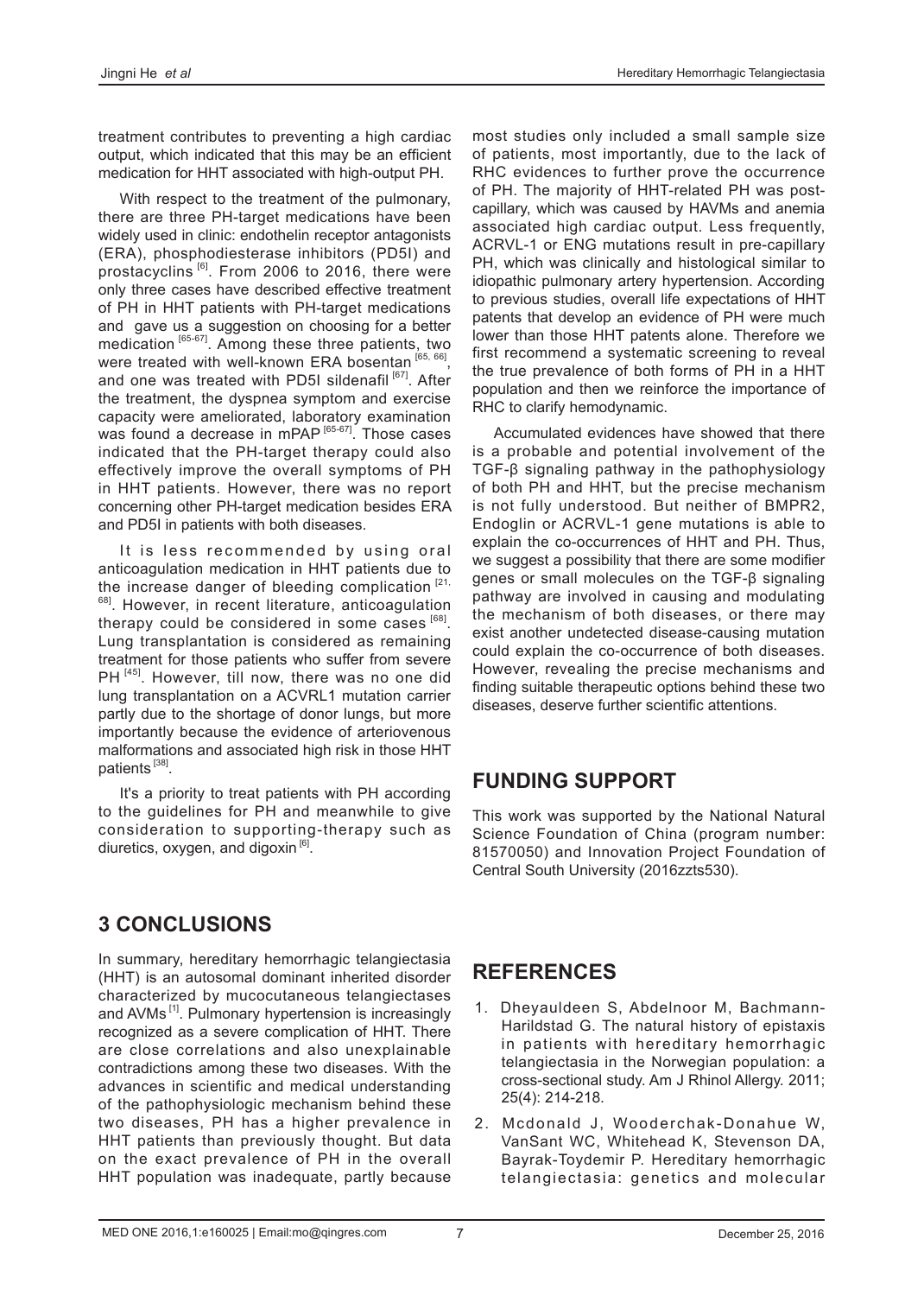diagnostics in a new era. Front Genet. 2015; 6: 1.

- 3. Shovlin CL, Guttmacher AE, Buscarini E, Faughnan ME, Hyland RH, Westermann CJ, Kjeldsen AD, Plauchu H. Diagnostic criteria for hereditary hemorrhagic telangiectasia (Rendu-Osler-Weber syndrome). Am J Med Genet. 2000; 91(1): 66-67.
- 4. Simonneau G, Gatzoulis MA, Adatia I, Celermajer D, Denton C, Ghofrani A, Gomez Sanchez MA, Kumar RK, Landzberg M, Machado RF, Olschewski H, Robbins IM, Souza R. Updated clinical classification of pulmonary hypertension. Turk Kardiyol Dern Ars. 2014; 42(Suppl 1): 45-54.
- 5. Lau EM, Humbert M. A critical appraisal of the updated 2014 Nice Pulmonary Hypertension Classification System. Can J Cardiol. 2015; 31(4): 367-374.
- 6. GaGaliè N, Humbert M, Vachiery JL, Gibbs S, Lang I, Torbicki A, Simonneau G, Peacock A, Vonk Noordegraaf A, Beghetti M, Ghofrani A, Gomez Sanchez MA, Hansmann G, Klepetko W, Lancellotti P, Matucci M, McDonagh T, Pierard LA, Trindade PT, Zompatori M, Hoeper M, Aboyans V, Vaz Carneiro A, Achenbach S, Agewall S, Allanore Y, Asteggiano R, Paolo Badano L, Albert Barberà J, Bouvaist H, Bueno H, Byrne RA, Carerj S, Castro G, Erol Ç, Falk V, Funck-Brentano C, Gorenflo M, Granton J, Iung B, Kiely DG, Kirchhof P, Kjellstrom B, Landmesser U, Lekakis J, Lionis C, Lip GY, Orfanos SE, Park MH, Piepoli MF, Ponikowski P, Revel MP, Rigau D, Rosenkranz S, Völler H, Luis Zamorano J. 2015 ESC/ERS Guidelines for the diagnosis and treatment of pulmonary hypertension: The Joint Task Force for the Diagnosis and Treatment of Pulmonary Hypertension of the European Society of Cardiology (ESC) and the European Respiratory Society (ERS): Endorsed by: Association for European Paediatric and Congenital Cardiology (AEPC), International Society for Heart and Lung Transplantation (ISHLT). Eur Heart J. 2016; 37(1): 67-119.
- 7. Cottin V, Dupuis-Girod S, Lesca G, Cordier JF.Cottin V, Dupuis-Girod S, Lesca G, Cordier JF. Pulmonary Vascular Manifestations of Hereditary Hemorrhagic Telangiectasia (Rendu-Osler Disease). Respiration. 2007; 74(4): 361- 378.
- 8. Olivieri C, Lanzarini L, Pagella F, Semino L, Corno S, Valacca C, Plauchu H, Lesca G, Barthelet M, Buscarini E, Danesino C. Echocardiographic screening discloses increased values of pulmonary artery systolic

pressure in 9 of 68 unselected patients affected with hereditary hemorrhagic telangiectasia. Genet Med. 2006; 8(3):183-190.

- 9. Sopeña B, Pérez-Rodríguez MT, Portela D, Rivera A, Freire M, Martínez-Vázquez C. High prevalence of pulmonary hypertension in patients with hereditary hemorrhagic telangiectasia. Eur J Intern Med. 2013; 24(3): e30-e34.
- 10. Lyle MA, Fenstad ER, McGoon MD, Frantz RP, Krowka MJ, Kane GC, Swanson KL. Pulmonary Hypertension in Hereditary Hemorrhagic Telangiectasia. Chest. 2016; 149(2): 362-371.
- 11. Buonamico P, Suppressa P, Lenato GM, Pasculli G, D'Ovidio F, Memeo M, Scardapane A, Sabbà C. Liver involvement in a large cohort of patients with hereditary hemorrhagic telangiectasia: echo-color-Doppler vs multislice computed tomography study. J Hepatol. 2008; 48(5): 811- 820.
- 12. Mache CJ, Gamillscheg A, Popper HH, Haworth SG. Early-life pulmonary arterial hypertension with subsequent development of diffuse pulmonary arteriovenous malformations in hereditary haemorrhagic telangiectasia type 1. Thorax. 2008; 63(1): 85-86.
- 13. Mahmoud M, Borthwick GM, Hislop AA, Arthur HM. Endoglin and activin receptor-like-kinase 1 are co-expressed in the distal vessels of the lung: implications for two familial vascular dysplasias. HHT and PAH. Lab Invest. 2009; 89(1): 15-25.
- 14. Shovlin CL. Hereditary haemorrhagic telangiectasia: pathophysiology, diagnosis and treatment. Blood Rev. 2010; 24(6): 203-219.
- 15. Faughnan ME, Granton JT, Young LH. The pulmonary vascular complications of hereditary haemorrhagic telangiectasia. Eur Respir J. 2009; 33(5): 1186-1194.
- 16. Vorselaars VM, Velthuis S, Snijder RJ, Vos JA, Mager JJ. Post MC. Pulmonary hypertension in hereditary haemorrhagic telangiectasia. World J Cardiol. 2015; 7(5): 230-237.
- 17. Piskorz MM, Waldbaum C, Volpacchio M, Sordá J. Liver involvement in hereditary hemorrhagic telangiectasia. Acta Gastroenterol Latinoam. 2011; 41(3): 225-229.
- 18. Buscarini E, Danesino C, Olivieri C, Lupinacci G, De Grazia F, Reduzzi L, Blotta P, Gazzaniga P, Pagella F, Grosso M, Pongiglione G, Buscarini L, Plauchu H, Zambelli A. Doppler ultrasonographic grading of hepatic vascular malformations in hereditary hemorrhagic telangiectasia -results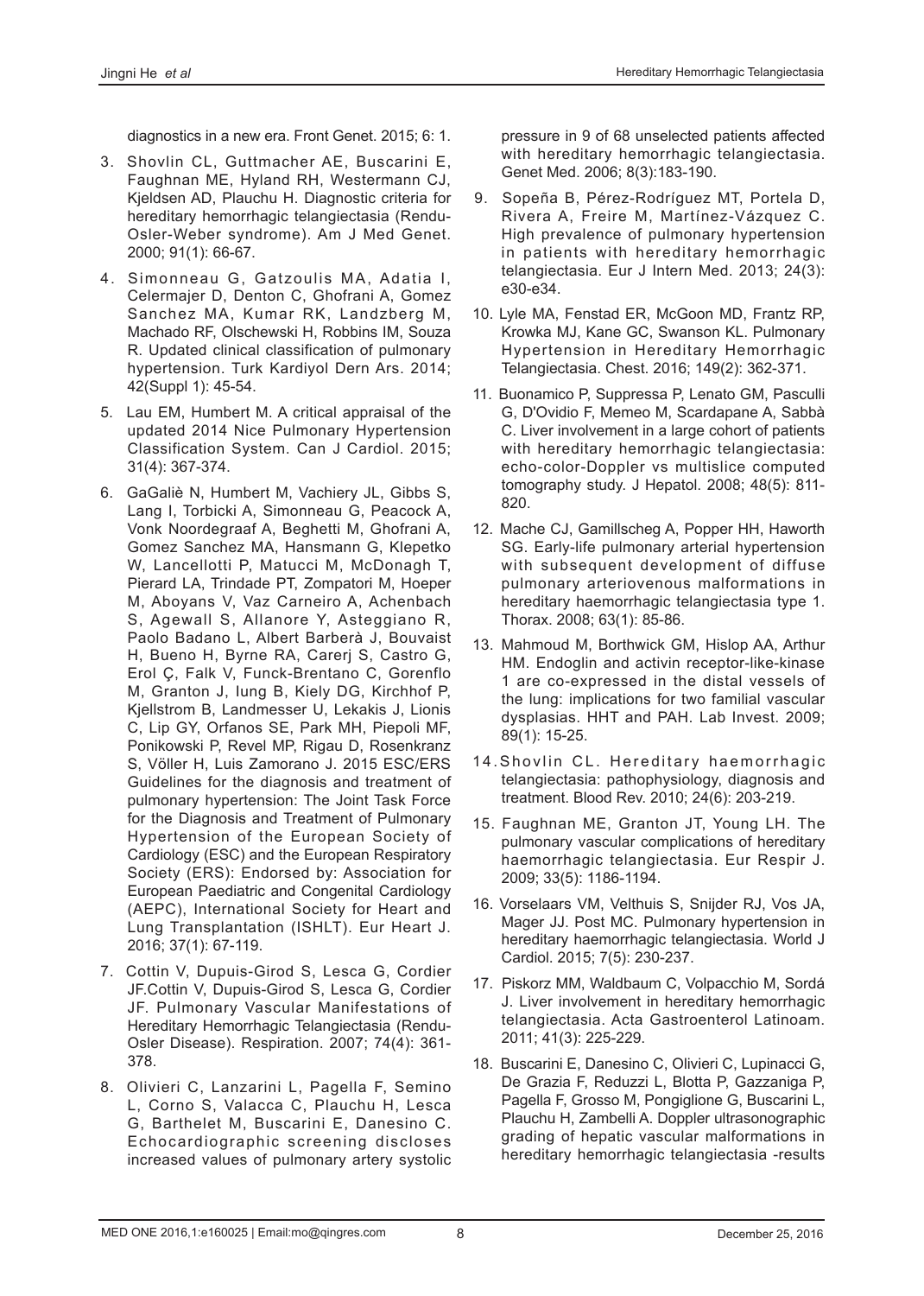of extensive screening. Ultraschall Med. 2004; 25(5): 348-355.

- 19. Dupuis-Girod S, Ginon I, Saurin JC, Marion D, Guillot E, Decullier E, Roux A, Carette MF, Gilbert-Dussardier B, Hatron PY, Lacombe P, Lorcerie B, Rivière S, Corre R, Giraud S, Bailly S, Paintaud G, Ternant D, Valette PJ, Plauchu H, Faure F. Bevacizumab in patients with hereditary hemorrhagic telangiectasia and severe hepatic vascular malformations and high cardiac output. JAMA. 2012; 307(9): 948-955.
- 20. Trembath RC, Thomson JR, Machado RD, Morgan NV, Atkinson C, Winship I, Simonneau G, Galie N, Loyd JE, Humbert M, Nichols WC, Morrell NW, Berg J, Manes A, McGaughran J, Pauciulo M, Wheeler L. Clinical and molecular genetic features of pulmonary hypertension in patients with hereditary hemorrhagic telangiectasia. N Engl J Med. 2001; 345(5): 325- 334.
- 21. Faughnan ME, Palda VA, Garcia-Tsao G, Geisthoff UW, McDonald J, Proctor DD, Spears J, Brown DH, Buscarini E, Chesnutt MS, Cottin V, Ganguly A, Gossage JR, Guttmacher AE, Hyland RH, Kennedy SJ, Korzenik J, Mager JJ, Ozanne AP, Piccirillo JF, Picus D, Plauchu H, Porteous ME, Pyeritz RE, Ross DA, Sabba C, Swanson K, Terry P, Wallace MC, Westermann CJ, White RI, Young LH, Zarrabeitia R; HHT Foundation International - Guidelines Working Group. International guidelines for the diagnosis and management of hereditary haemorrhagic telangiectasia. J Med Genet. 2011; 48(2): 73-87.
- 22. McAllister KA, Grogg KM, Johnson DW, Gallione CJ, Baldwin MA, Jackson CE, Helmbold EA, Markel DS, McKinnon WC, Murrell J. Endoglin, a TGF-beta binding protein of endothelial cells, is the gene for hereditary haemorrhagic telangiectasia type 1. Nat Genet. 1994; 8(4): 345-351.
- 23. Johnson DW, Berg JN, Baldwin MA, Gallione CJ, MarondelI, Yoon SJ, Stenzel TT, Speer M, Pericak-Vance MA, Diamond A, Guttmacher AE, Jackson CE, Attisano L, Kucherlapati R, Porteous ME, Marchuk DA. Mutations in the activin receptor-like kinase 1 gene in hereditary haemorrhagic telangiectasia type 2. Nat Genet. 1996; 13 (2): 189-195.
- 24. Iyer NK, Burke CA, Leach BH, Parambil JG. SMAD4 mutation and the combined syndrome of juvenile polyposis syndrome and hereditary haemorrhagic telangiectasia. Thorax. 2010; 65(8): 745-746.
- 25. Cole SG, Begbie ME, Wallace GM, Shovlin CL. A new locus for hereditary haemorrhagic

telangiectasia (HHT3) maps to chromosome 5. J Med Genet. 2005; 42 (7): 577-582.

- 26. Bayrak-Toydemir P, McDonald J, Akarsu N, Toydemir RM, Calderon F, Tuncali T, Tang W, Miller F, Mao R. A fourth locus for hereditary hemorrhagic telangiectasia maps to chromosome 7. Am J Med Genet A. 2006; 140 (20): 2155-2162.
- 27. Guerrero-Esteo M, Sanchez-Elsner T, Letamendia A, Bernabeu C. Extracellular and cytoplasmic domains of endoglin interact with the transforming growth factor-beta receptors I and II. J Biol Chem. 2002; 277(32): 29197- 29209.
- 28. Barbara NP, Wrana JL, Letarte M. Endoglin is an accessory protein that interacts with the signaling receptor complex of multiple members of the transforming growth factor-beta superfamily. J Biol Chem. 1999; 274(2): 584- 594.
- 29. Lopez-Novoa JM, Bernabeu C. The physiological role of endoglin in the cardiovascular system. Am J Physiol Heart Circ Physiol. 2010; 299(4): H959-H974.
- 30. Blanco FJ, Santibanez JF, Guerrero-Esteo M, Langa C, Vary CP, Bernabeu C. Interaction and functional interplay between endoglin and ALK-1, two components of the endothelial transforming growth factor-beta receptor complex. J Cell Physiol. 2005; 204(2): 574-584.
- 31. Groppe J, Hinck CS, Samavarchi-Tehrani P, Zubieta C, Schuermann JP, Taylor AB, Schwarz PM, Wrana JL, Hinck AP. Cooperative assembly of TGF-beta superfamily signaling complexes is mediated by two disparate mechanisms and distinct modes of receptor binding. Mol Cell. 2008; 29(2):157-168.
- 32. Lebrin F, Goumans MJ, Jonker L, Carvalho RL, Valdimarsdottir G, Thorikay M, Mummery C, Arthur HM, ten Dijke P. Endoglin promotes endothelial cell proliferation and TGF-beta/ALK1 signal transduction. EMBO J. 2004; 23(20): 4018-4028.
- 33. Venkatesha S, Toporsian M, Lam C, Hanai J, Mammoto T, Kim YM, Bdolah Y, Lim KH, Yuan HT, Libermann TA, Stillman IE, Roberts D, D'Amore PA, Epstein FH, Sellke FW, Romero R, Sukhatme VP, Letarte M, Karumanchi SA. Soluble endoglin contributes to the pathogenesis of preeclampsia. Nat Med. 2006; 12 (6): 642- 649.
- 34. Sanz-Rodriguez F, Guerrero-Esteo M, Botella LM, Banville D, Vary CP, Bernabéu C. Endoglin regulates cytoskeletal organization through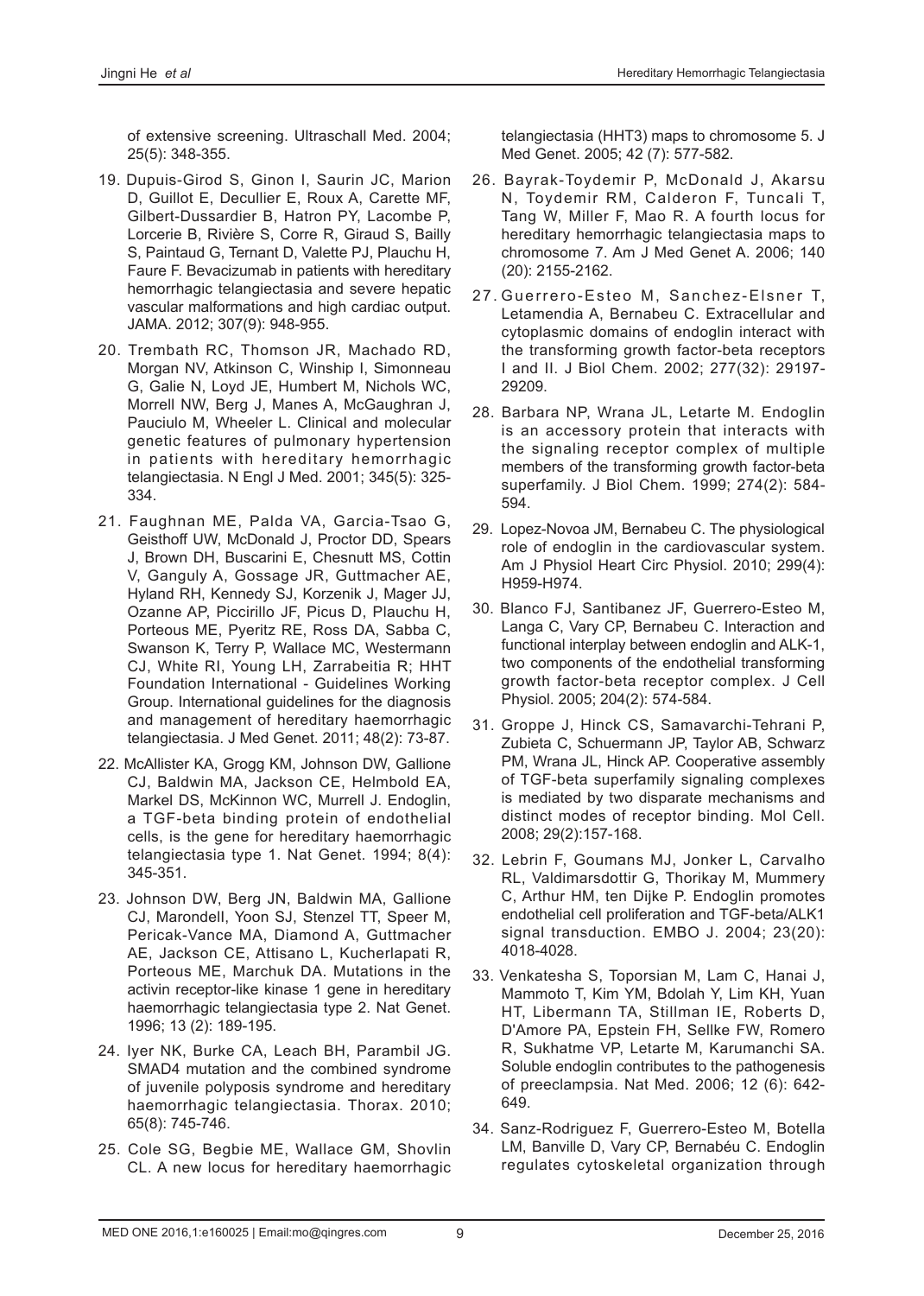binding to ZRP-1, a member of the Lim family of proteins. J Biol Chem. 2004; 279(31): 32858- 32868.

- 35. Duff SE, Li C, Garland JM, Kumar S. CD105 is important for angiogenesis: evidence and potential applications. FASEB J. 2003; 17(9): 984-992.
- 36. Attisano L, Cárcamo J, Ventura F, Weis FM, Massagué J, Wrana JL. Identification of human activin and TGF beta type I receptors that form heteromeric kinase complexes with type II receptors. Cell. 1993; 75(4): 671-680.
- 37. Johnson DW, Berg JN, Gallione CJ, McAllister KA, Warner JP, Helmbold EA, Markel DS, Jackson CE, Porteous ME, Marchuk DA. A second locus for hereditary hemorrhagic telangiectasia maps to chromosome 12. Genome Res. 1995; 5(1): 21-28.
- 38. Girerd B, Montani D, Coulet F, Sztrymf B, Yaici A, Jaïs X, Tregouet D, Reis A, Drouin-Garraud V, Fraisse A, Sitbon O, O'Callaghan DS, Simonneau G, Soubrier F, Humbert M. Clinical outcomes of pulmonary arterial hypertension in patients carrying an ACVRL1 (ALK1) mutation. Am J Respir Crit Care Med. 2010;181(8): 851- 861.
- 39. Gallione CJ, Richards JA, Letteboer TG, Rushlow D, Prigoda NL, Leedom TP, Ganguly A, Castells A, Ploos van Amstel JK, Westermann CJ, Pyeritz RE, Marchuk DA. SMAD4 mutations found in unselected HHT patients. J Med Genet. 2006; 43(10): 793-797.
- 40. Verschueren K, Huylebroeck D. Remarkable versatility of Smad proteins in the nucleus of transforming growth factor-beta activated cells. Cytokine Growth Factor Rev. 1999; 10(3-4):187- 199.
- 41. Barnes JW, Kucera ET, Tian L, Mellor NE, Dvorina N, Baldwin WW 3rd, Aldred MA, Farver CF, Comhair SA, Aytekin M, Dweik RA. BMPR2 Mutation-independent Mechanisms of Disrupted BMP Signaling in IPAH. Am J Respir Cell Mol Biol. 2016; 55(4): 564-575.
- 42. West J, Austin E, Fessel JP, Loyd J, Hamid R. Rescuing the BMPR2 signaling axis in pulmonary arterial hypertension. Drug Discov Today. 2014; 19(8): 1241-1245.
- 43. Shovlin CL, Jackson JE, Bamford KB, Jenkins IH, Benjamin AR, Ramadan H, Kulinskaya E. Primary determinants of ischaemic stroke/ brain abscess risks are independent of severity of pulmonary arteriovenous malformations in hereditary haemorrhagic telangiectasia. Thorax. 2008; 63(3): 259-266.
- 44. Rosenzweig EB, Morse JH, Knowles JA, Chada KK, Khan AM, Roberts KE, McElroy JJ, Juskiw NK, Mallory NC, Rich S, Diamond B, Barst RJ. Clinical implications of determining BMPR2 mutation status in a large cohort of children and adults with pulmonary arterial hypertension. J Heart Lung Transplant. 2008; 27(6): 668-674.
- 45. Sztrymf B, Coulet F, Girerd B, Yaici A, Jais X, Sitbon O, Montani D, Souza R, Simonneau G, Soubrier F, Humbert M. Clinical outcomes of pulmonary arterial hypertension in carriers of BMPR2 mutation. Am J Respir Crit Care Med. 2008; 177(12):1377-1383.
- 46. Elliott CG, Glissmeyer EW, Havlena GT, Carlquist J, McKinney JT, Rich S, McGoon MD, Scholand MB, Kim M, Jensen RL, Schmidt JW, Ward K. Relationship of BMPR2 mutations to vasoreactivity in pulmonary arterial hypertension. Circulation. 2006; 113 (21): 2509-2515.
- 47. Galiè N, Humbert M, Vachiery JL, Gibbs S, Lang I, Torbicki A, Simonneau G, Peacock A, Vonk Noordegraaf A, Beghetti M, Ghofrani A, Gomez Sanchez MA, Hansmann G, Klepetko W, Lancellotti P, Matucci M, McDonagh T, Pierard LA, Trindade PT, Zompatori M, Hoeper M, Aboyans V, Vaz Carneiro A, Achenbach S, Agewall S, Allanore Y, Asteggiano R, Paolo Badano L, Albert Barberà J, Bouvaist H, Bueno H, Byrne RA, Carerj S, Castro G, Erol Ç, Falk V, Funck-Brentano C, Gorenflo M, Granton J, Iung B, Kiely DG, Kirchhof P, Kjellstrom B, Landmesser U, Lekakis J, Lionis C, Lip GY, Orfanos SE, Park MH, Piepoli MF, Ponikowski P, Revel MP, Rigau D, Rosenkranz S, Völler H, Luis Zamorano J. 2015 ESC/ERS Guidelines for the diagnosis and treatment of pulmonary hypertension: The Joint Task Force for the Diagnosis and Treatment of Pulmonary Hypertension of the European Society of Cardiology (ESC) and the European Respiratory Society (ERS): Endorsed by: Association for European Paediatric and Congenital Cardiology (AEPC), International Society for Heart and Lung Transplantation (ISHLT). Eur Heart J. 2016; 37(1): 67-119.
- 48. Plauchu H, de Chadarévian JP, Bideau A, Robert JM. Age-related clinical profile of hereditary hemorrhagic telangiectasia in an epidemiologically recruited population. Am J Med Genet. 1989; 32(3): 291-297.
- 49. Smoot LB, Obler D, McElhinney DB, Boardman K, Wu BL, Lip V, Mullen MP. Clinical features of pulmonary arterial hypertension in young people with an ALK1 mutation and hereditary haemorrhagic telangiectasia. Arch Dis Child. 2009; 94(7): 506-511.